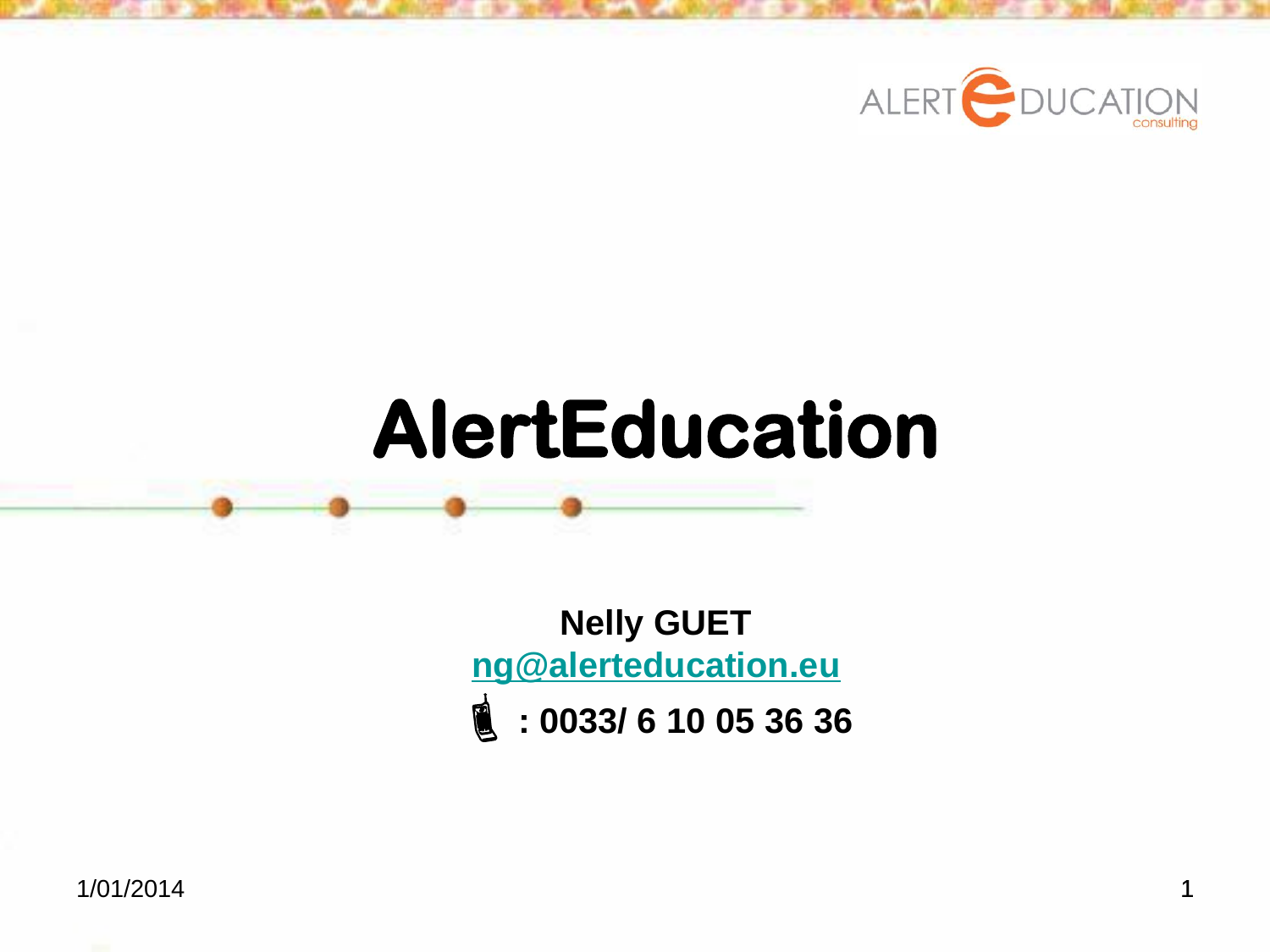

### **EDUCATIONAL ENTREPRENEURSHIP IN EUROPE**

#### **ENABLING STUDENTS AND SCHOOLS TO DEVELOP THEIR POTENTIAL ON A EUROPEAN LEVEL**



#### **COMPARE COOPERATE then CONSTRUCT YOUR OWN ITINERARY**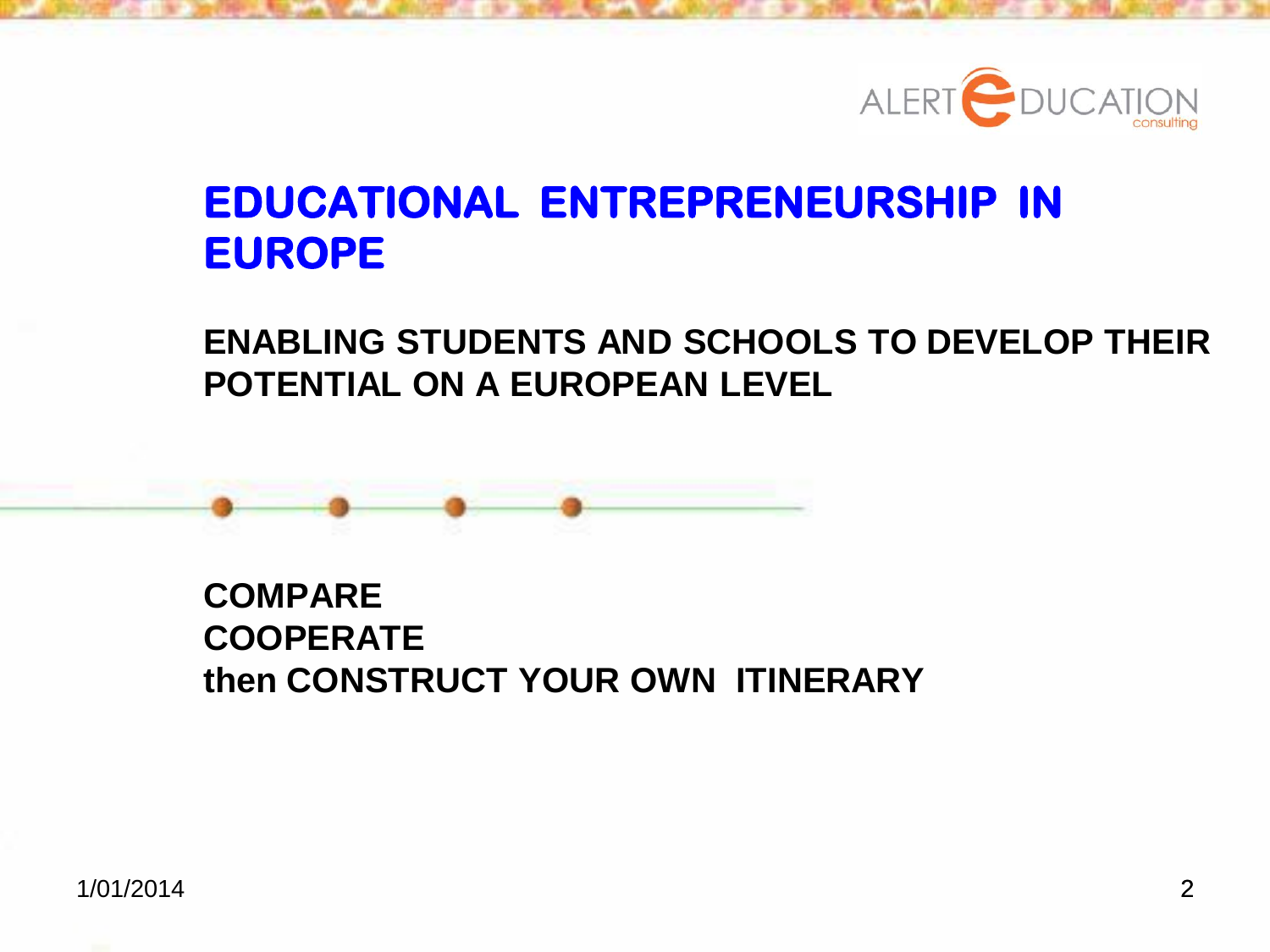

### **DEVELOPING ALL SORTS OF TALENTS**

- **1/ 1/ SOCIAL REALITY :**
- *TOO MANY STUDENTS DROP OUT :*
- *LACK OF MOTIVATION AND ENTREPRENEURSHIP among the ones who « succeed at school »*
- *ONLY A MINORITY IS MULTILINGUAL*
- *LACK OF STUDENTS (especially GIRLS) IN MATHEMATICS, SCIENCE & TECHNOLOGY*
- *LACK OF FINANCIAL EDUCATION in PRIMARY AND SECONDARY SCHOOLS*
- *LACK OF PRIVATE-PUBLIC PARTNERSHIPS AND FOUNDATIONS*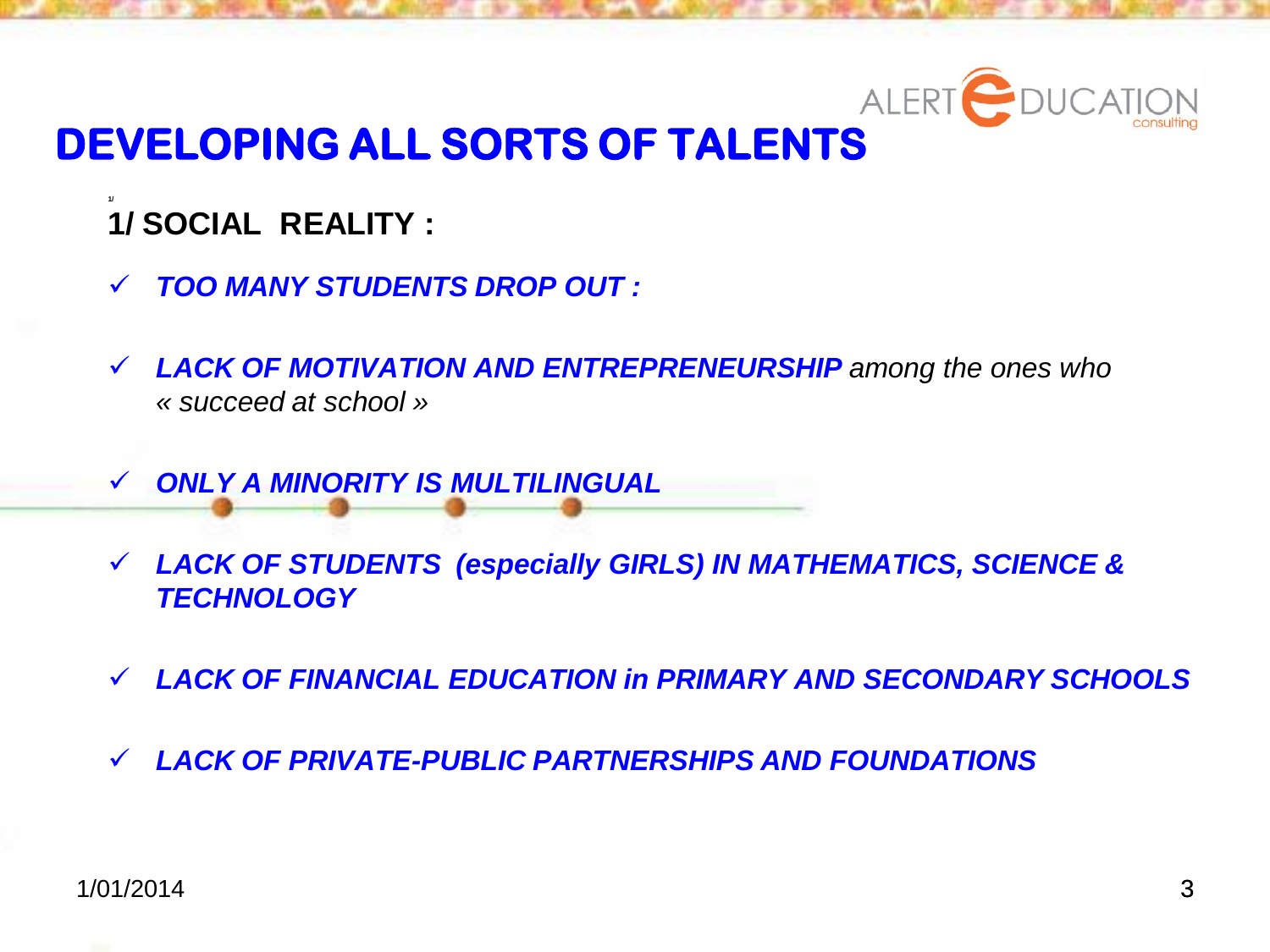

#### **DEVELOPING ALL SORTS OF TALENTS**

**2/ MOSTLY APPROPRIATE, BUT DIFFERENT ANSWERS IN THE EDUCATIONAL INSTITUTIONS BUT :**

**- CHANGE, AUTONOMY and PERSONALIZED LEARNING CANNOT BE IMPOSED FROM THE TOP, HAVE TO BE MANAGED BOTTOM UP**

**- LACK OF INFORMATION AMONG THE PARENTS, WHO HAVE TO UNDERSTAND THAT SOCIETY IS CHANGING AND THAT EDUCATION MUST BE CHANGING TOO**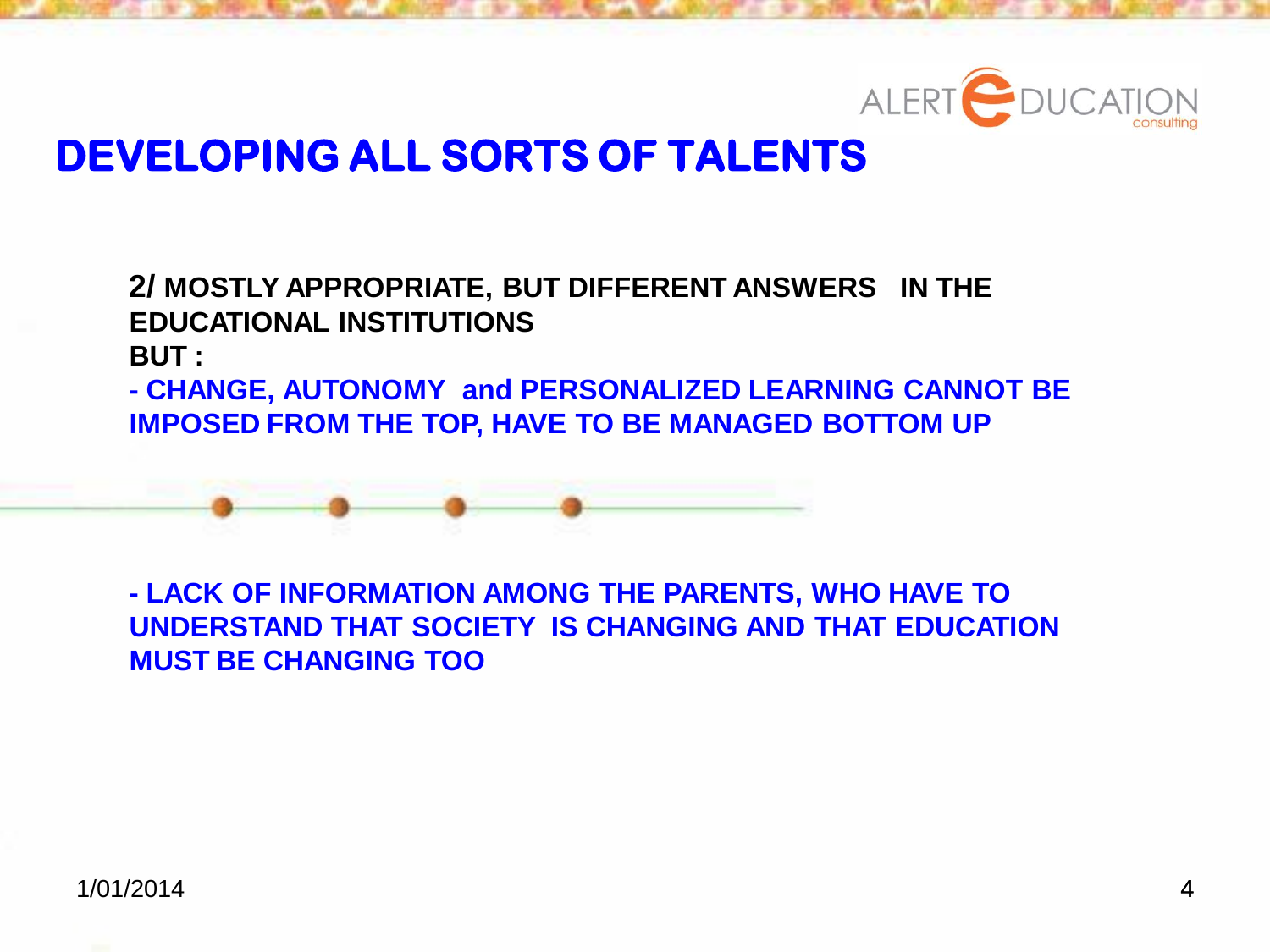

**3/ SPECIFIC SITUATION : WHAT IS THE MAJOR ISSUE IN EACH COUNTRY?**

**INFORMING THE PUBLIC :**

**- IN FRANCE, EACH REFORM, EACH INNOVATIVE INITIATIVE IN EDUCATION HAS BEEN FOUGHT DURING THE LAST THIRTY YEARS BY THE POWERFUL TEACHERS' TRADE UNIONS and by a PARENTS' ASSOCIATION, mostly composed of teachers.**

**- OTHER PARENTS and PARENTS ASSOCIATIONS IGNORE WHAT THEY COULD STAND FOR RESULT : ALL REFORMS HAVE BEEN REJECTED OR WERE NOT EFFECTIVE**

**FIRST STEP: LET THE CIVIL SOCIETY UNDERSTAND WHAT SHOULD BE THE EDUCATIONAL PRIORITIES**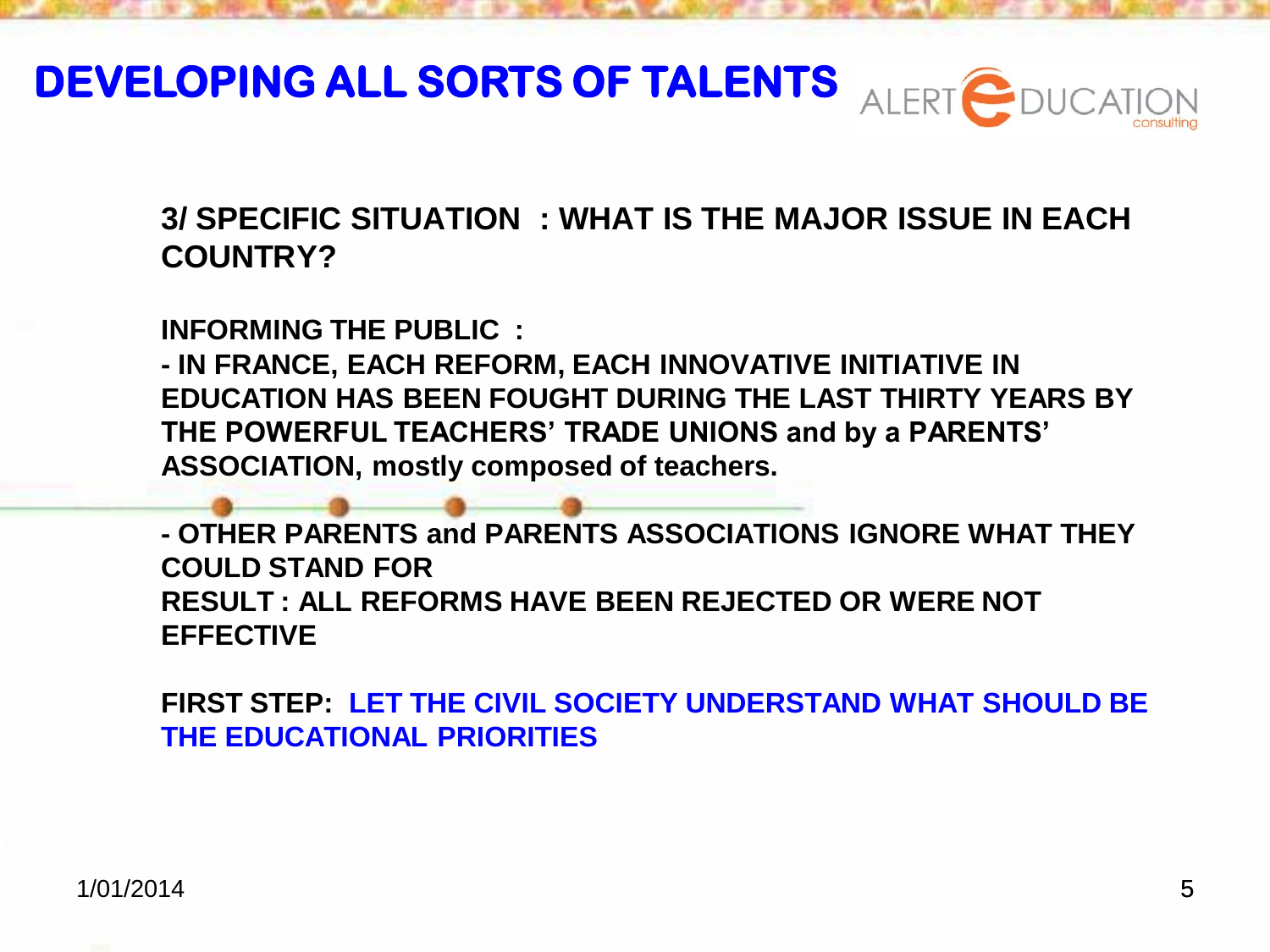

### **DEVELOPING ALL SORTS OF TALENTS**

- **1/ 4/ INFORMAL LEARNING**
- **TO BE AWARE OF THE REALITY AND OF THE CONNECTION BETWEEN SCHOOLWORK AND THEIR FUTURE**, young people have to be supported by the professionals.
- **PRIVATE COMPANIES** have to be involved and take part actively in the **DEFINITION OF CONTENTS** and **TRAINING CERTIFICATION**

- **INFORMAL EDUCATION** has to be developed through cooperation with companies, science centres , museums, associations..
- **WHETHER BIG OR SMALL**, companies have a wealth of experience to build upon. They should make youngsters **BELIEVE IN THE FUTURE AND THE VALUE OF WORK**.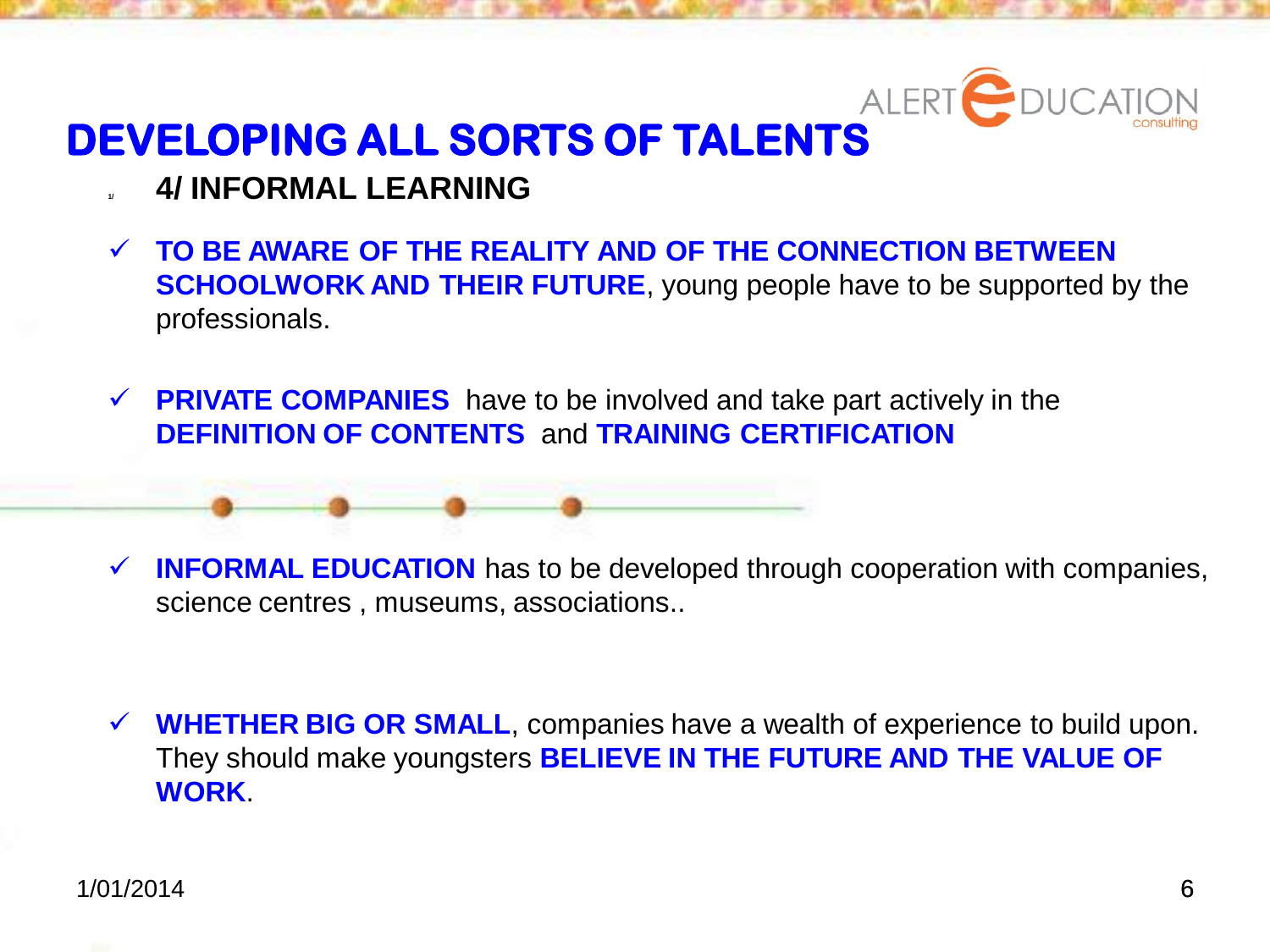### **OUR PROPOSAL**



- **OUR ABILITY TO DESIGN CUSTOMISED CSR PROJECTS,** in order to develop informal and entrepreneurial learning among young people, improving skills in foreign languages, finance and MST
- **OUR ABILITY TO IDENTIFY SOME INTERESTING CSR PROJECTS** about **SUSTAINABLE DEVELOPMENT, SOCIAL WORK, HUMANITARIAN AID..** becoming support for studies

 **OUR ABILITY TO DEVELOP COLLECTIVE INTELLIGENCE : ENABLE, THROUGH OUR COLLABORATIVE WEBSITE, YOUNG PEOPLE** to discuss and share their experience of the business world

 **OUR ABILITY TO ORGANIZE INTERNATIONAL WORKSHOPS AND CONFERENCES ON EDUCATION**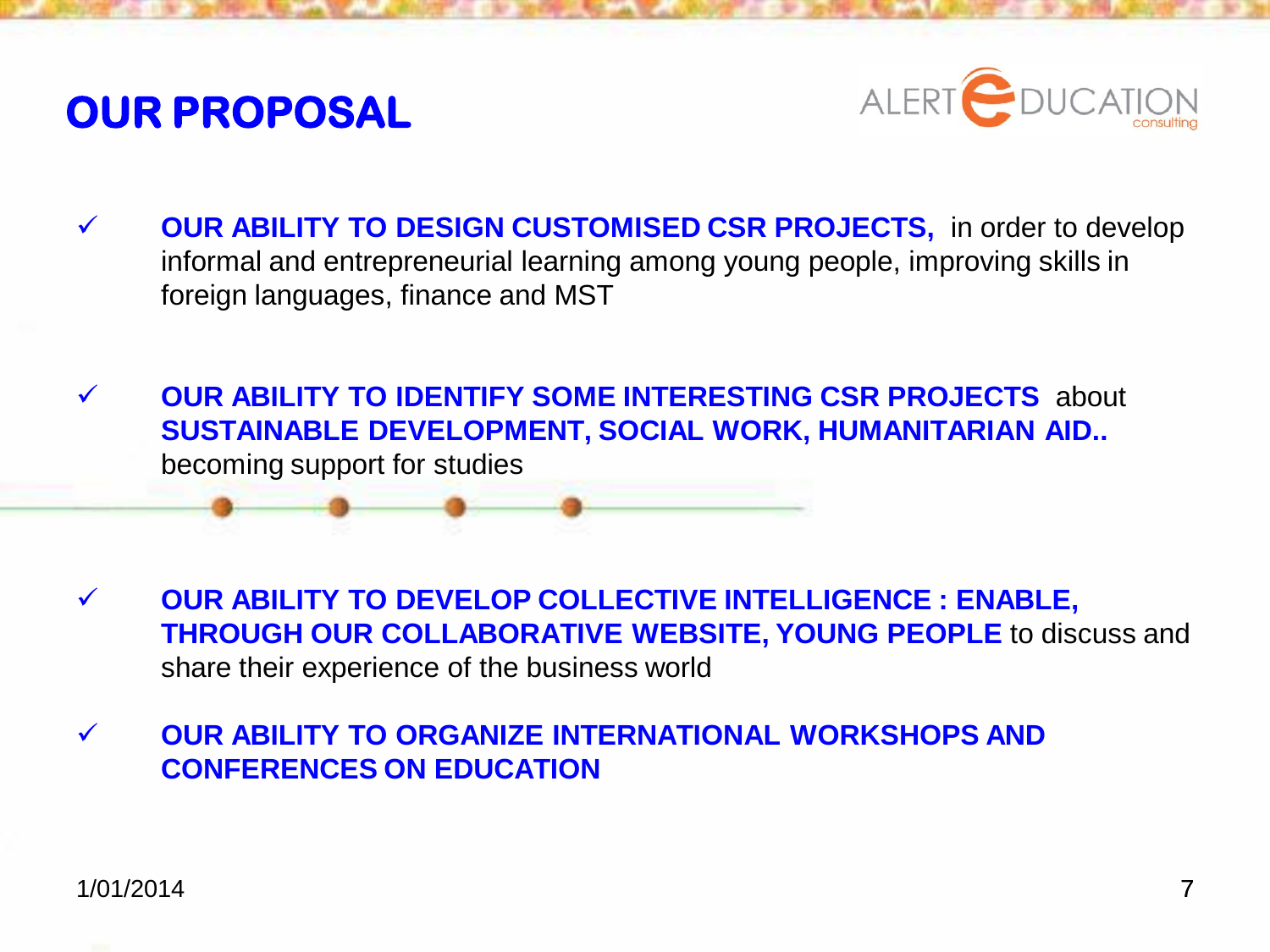



#### **BIG COMPANIES LIKE VOLVO, VOLKSWAGEN, SIEMENS, PHILIPS, already involved in CSR projects with schools, but also small and medium-sized enterprises**

**CITIES, REGIONS**

**ASSOCIATIONS** 

**PARENTS** 

**AUTONOMOUS SCHOOLS**

**EUROPEAN INSTITUTIONS**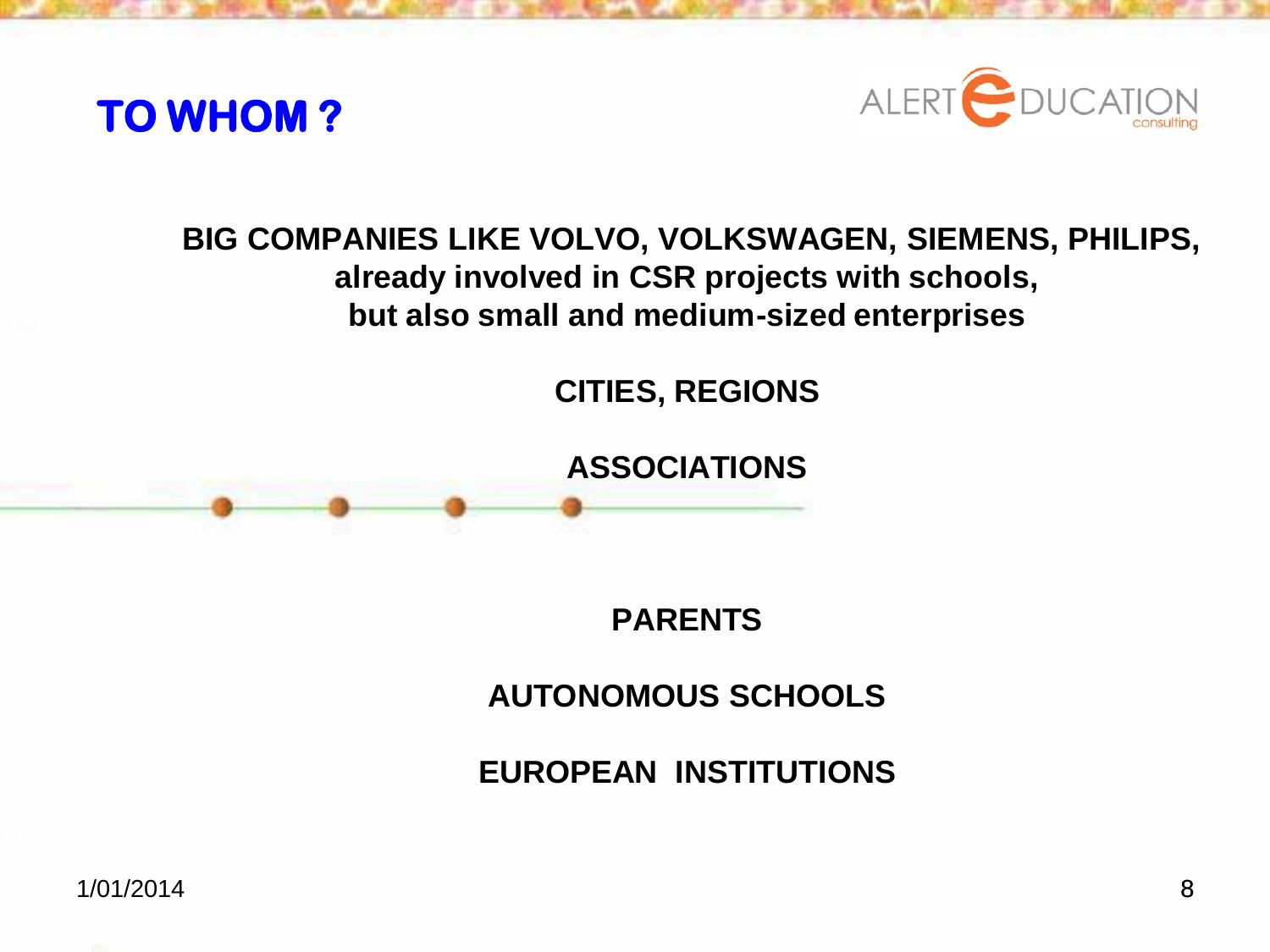

### **INTERNATIONAL EXPERTISE**

#### **Nelly GUET, at the age of…**

**15 :** spent 3 weeks in Germany, thanks to German teachers

**19 :** became a student in Germany (Kiel) and then financed her studies in Berlin thanks to a grant of the DAAD and « Luftbrückendankstiftung » (Foundation for the Berlin Blockade) **23** : began her career as a German Teacher ( all levels – all kinds of schools)

**36** : became a School Head of **lower and upper secondary schools** (and also primary and kindergarten) in **France, Germany, Switzerland .** 

#### **Educational Expert :**

- National **Council member** in two School Heads Unions :

SNPDEN (1992-93) and Amicale des Proviseurs (2000-02)

- Member of the European Board of ESHA -**E**uropean **S**chool **H**eads **A**ssociation (32 countries) 1998-2007, Member of the **Executive Board** 2004 – 2007
- **- Vice President** of AEDE-France (European Association of Education) : 2006 -2008, Member of the national board 2008-2014

- **Council Member of ICP** (International Confederation of Principals – [www.icponline.org](http://www.icponline.org/)), 2004 - 2014.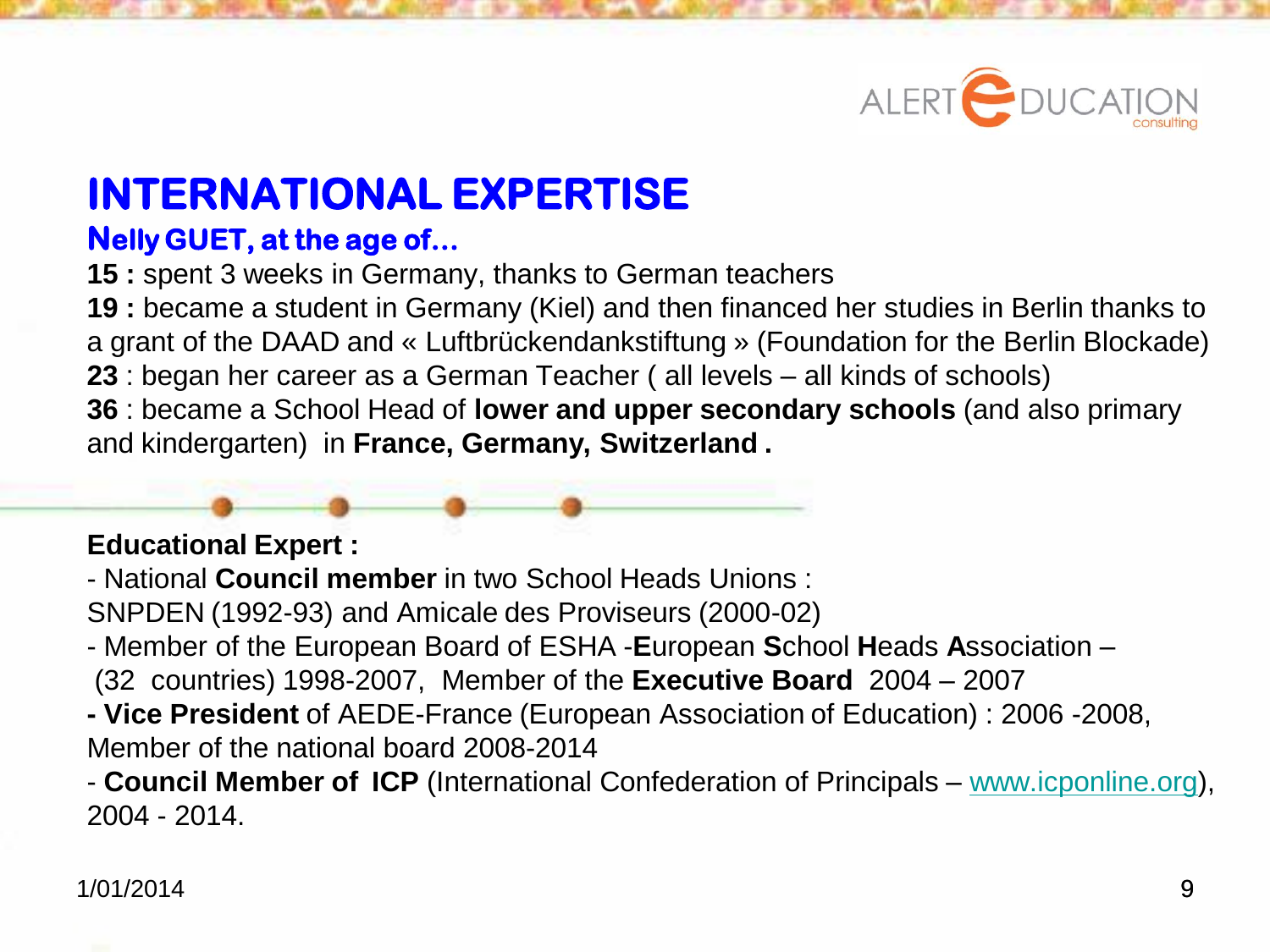### **INTERNATIONAL EXPERTISE**

#### **EDUCATIONAL EXPERT**



**• Member of informal networks of researchers, schoolheads, teachers and schoolheads' trainers, companies involved in education in France and abroad**

- **. Member of the pilot group of the European project : School Leadership Network (ESLN) 2004-06**
- **•** Organiser since 10 years of training sessions, workshops, **international conferences for educational leaders, parents, companies**

#### **EXPERT IN CROSS COLLABORATION between BUSINESS WORLD and EDUCATION :**

- **• Training in participative management :** Hewlett-Packard (Feb.-June 1988)
- **•** All types of activities in secondary schools 1988-2014

**• Member of the European steering group «** Science in Schools » : IBM/ Volvo/ Volkswagen/ EUN/ CSR Europe working for promotion of MST– 2007-2008; Participated to the European Round Table of Industrialists Conference (ERT- Bruxelles – Oct.2008) , to the European project « Hands on, Brains on », to the European SUMMIT about « the Dutch experience » (Amsterdam – 2007-2008)

10 **• Member of the interministerial committee for the promotion of Economy in Education : CODICE - 2007-2008 (other partners :** Ministry of Finances and Economy, Ministry of National Education, umbrella organisations of entrepreneurs like MEDEF, CGPME, l'Institut de l'Entreprise, l'ACFCI, associations involved in cross collaborative activities) 1/01/2014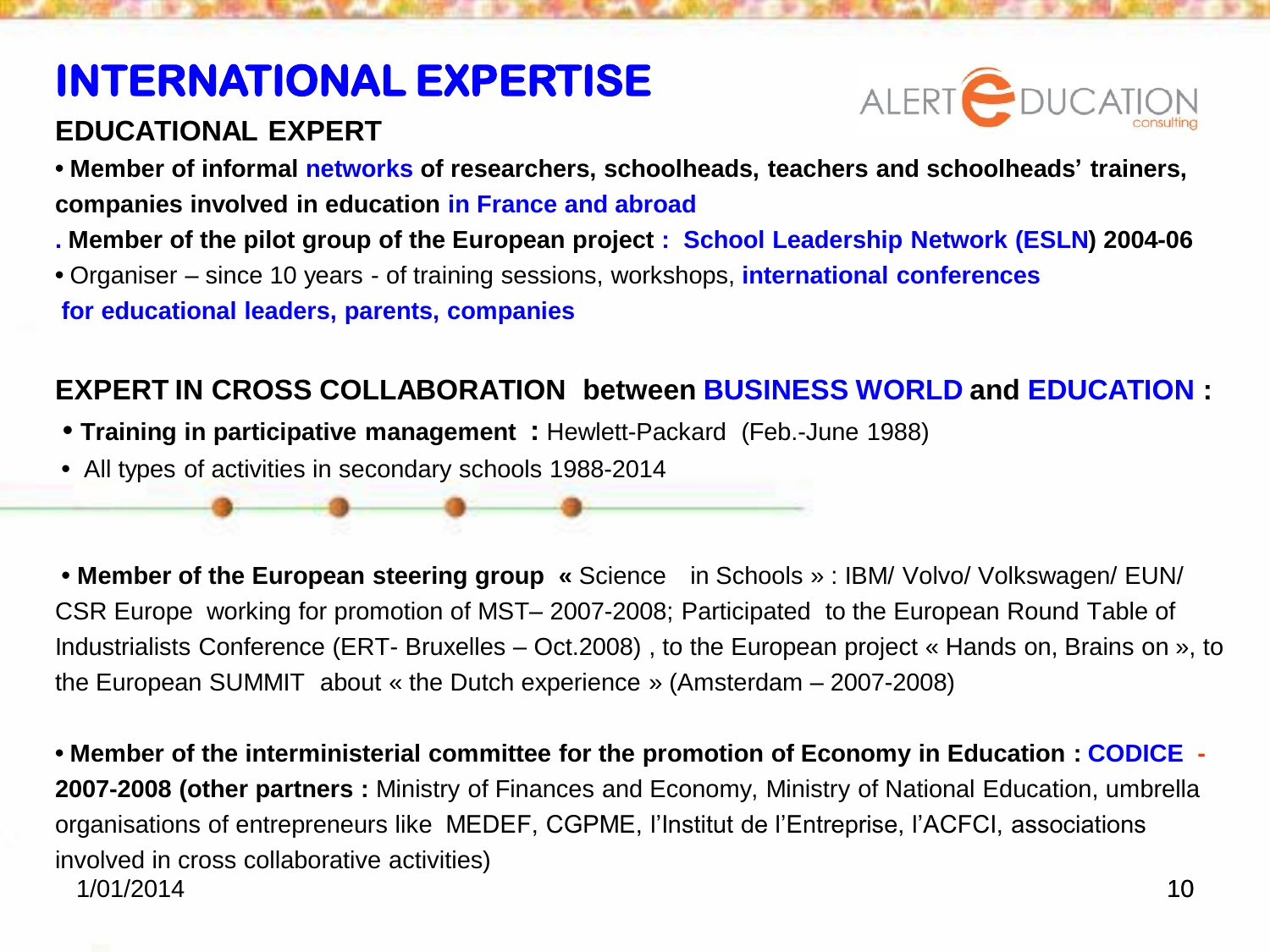### **Our « ADDED VALUE »**



**CSR – Corporate Social Responsibility – now officially related to human capital, sustainable development, life long learning and education**

**CONTEXT of the FINANCIAL CRISIS** , **cross collaborative activities are a must : society is changing, schools must be changing too.** 

**INTERNATIONAL LEVEL : our collaborative website will allow young people to discuss on-line before they meet in real life**